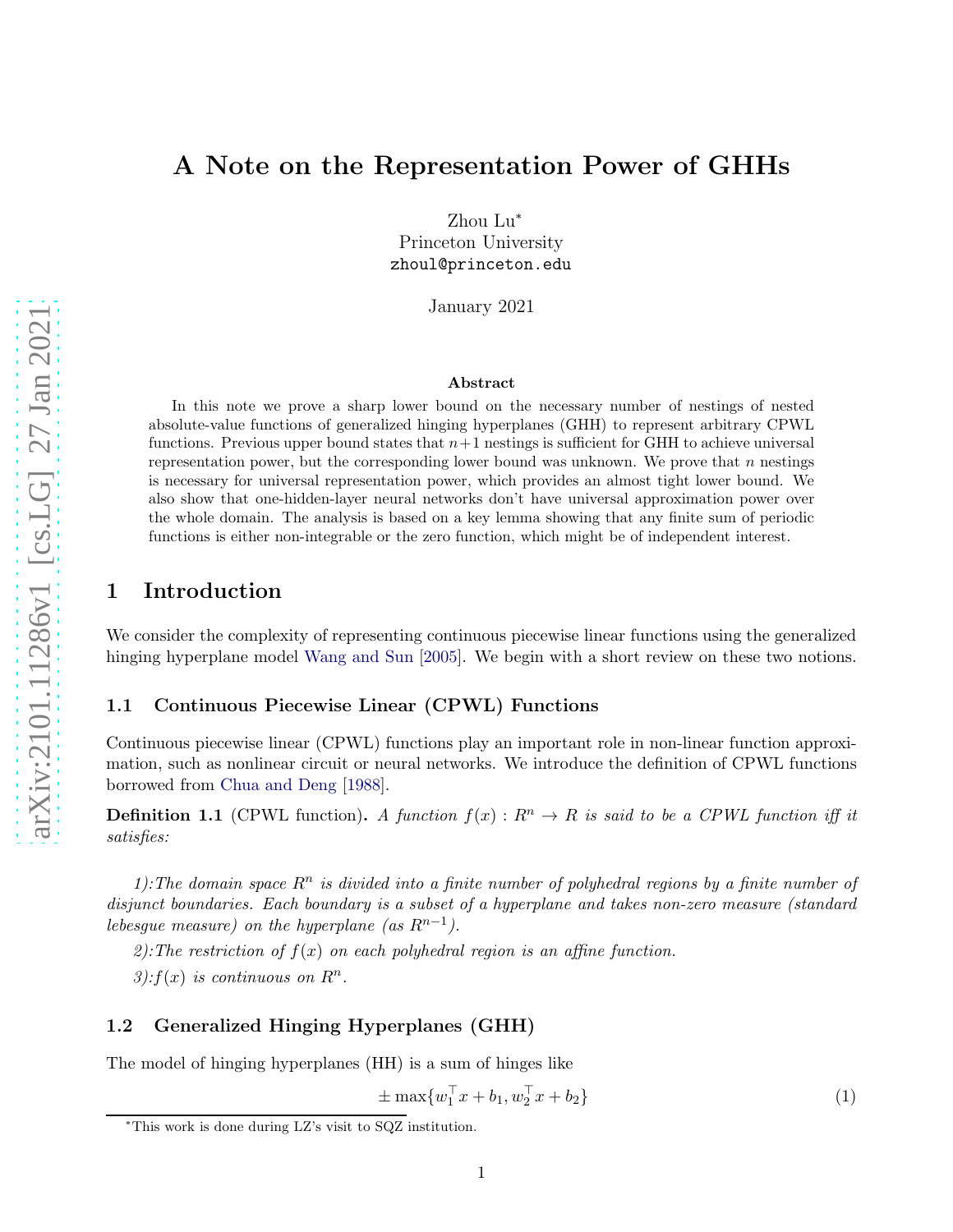where  $w_1, w_2 \in \mathbb{R}^n$  and  $b_1, b_2 \in \mathbb{R}$  are parameters. The HH model (in fact equivalent to a one hiddenlayer ReLU network) can approximate any continuous function over a compact domain to arbitrary precision as the number of hinges go infinity [Breiman](#page-3-2) [\[1993](#page-3-2)].

However, this model can't exactly represent all CPWL function as pointed out in [He et al.](#page-3-3) [\[2018](#page-3-3)], which brings doubt on its approximation efficiency. To overcome this problem, [Wang and Sun](#page-3-0) [\[2005](#page-3-0)] first proposed a generalization of HH model, called GHH which allows more than 2 affine functions within the nested maximum operator:

**Definition 1.2** (*n*-order hinge). A *n*-order hinge is a function of the following form:

$$
\pm \max \{ w_1^\top x + b_1, w_2^\top x + b_2, \cdots, w_{n+1}^\top x + b_{n+1} \} \tag{2}
$$

where  $w_i \in R^n$  and  $b_i \in R$  are parameters.

A linear combination of a finite number of *n*-order hinges is called a *n*-order hinging hyperplane (n-HH) model. Such model has universal representation power over all CPWL functions, as formalized in the theorem below:

<span id="page-1-1"></span>**Theorem 1.3** (Theorem 1 in [Wang and Sun](#page-3-0) [\[2005](#page-3-0)]). For any positive integer n and CPWL function  $f(x): R^n \to R$ , there exists a n-HH which exactly represents  $f(x)$ .

The question is whether we can give a sharp lower bound on the necessary number of affine functions within the nested maximum operator. [Wang and Sun](#page-3-0) [\[2005\]](#page-3-0) conjected that  $(n-1)$ -HH can't represent all CPWL functions, but this open problem is left unanswered for more than a decade. In the following section we will prove our main result that  $(n-2)$ -HH can't represent all CPWL functions, yielding an almost tight lower bound.

### 2 Main Result

Observe that any  $(n-2)$ -order hinge depends on only  $n-1$  affine transforms of x, thus there always exists a direction in which the value of the  $(n - 2)$ -order hinge remains the same. We make such observation precise by introducing the definition of low-dimensional and periodic functions.

**Definition 2.1** (Low-dimensional/periodic function). A function  $f(x) : R^n \to R$  is said to be lowdimensional, if there exists a vector  $v \neq 0$ , such that for any  $x \in R^n$  and  $c \in R$ , we have that  $f(x) = f(x + cv)$ . If we have only  $f(x) = f(x + v)$  then f is said to be periodic (a weaker notion). v is called an invariant vector of f.

Any  $(n-2)$ -order hinge is a low-dimensional function on  $R<sup>n</sup>$ , so our problem is reduced to proving the class of finite sum of low-dimensional functions has limited representation power. The following key lemma actually proves (a stronger result) that finite sum of periodic functions can't represent any non-trivial integrable functions.

<span id="page-1-0"></span>Lemma 2.2. Any finite sum of periodic functions is either non-integrable or the zero function, i.e. given periodic functions  $f_i(x)$ ,  $i = 1, ..., m$ , then  $f(x) \triangleq \sum_{i=1}^{m} f_i(x)$  satisfies

$$
\int_{R^n} |f| = \infty \quad or \quad f \equiv 0 \tag{3}
$$

*Proof.* We prove Lemma [2.2](#page-1-0) by induction. Suppose each  $f_i$  has an invariant vector  $v_i$ , base case  $m = 1$ is trivial since if we denote the orthogonal hyperplane  $H_i = \{x | x^\top v_i = 0\}$ , we have

$$
\int_{R^n} |f| = \int_R \int_{H_1} |f| \tag{4}
$$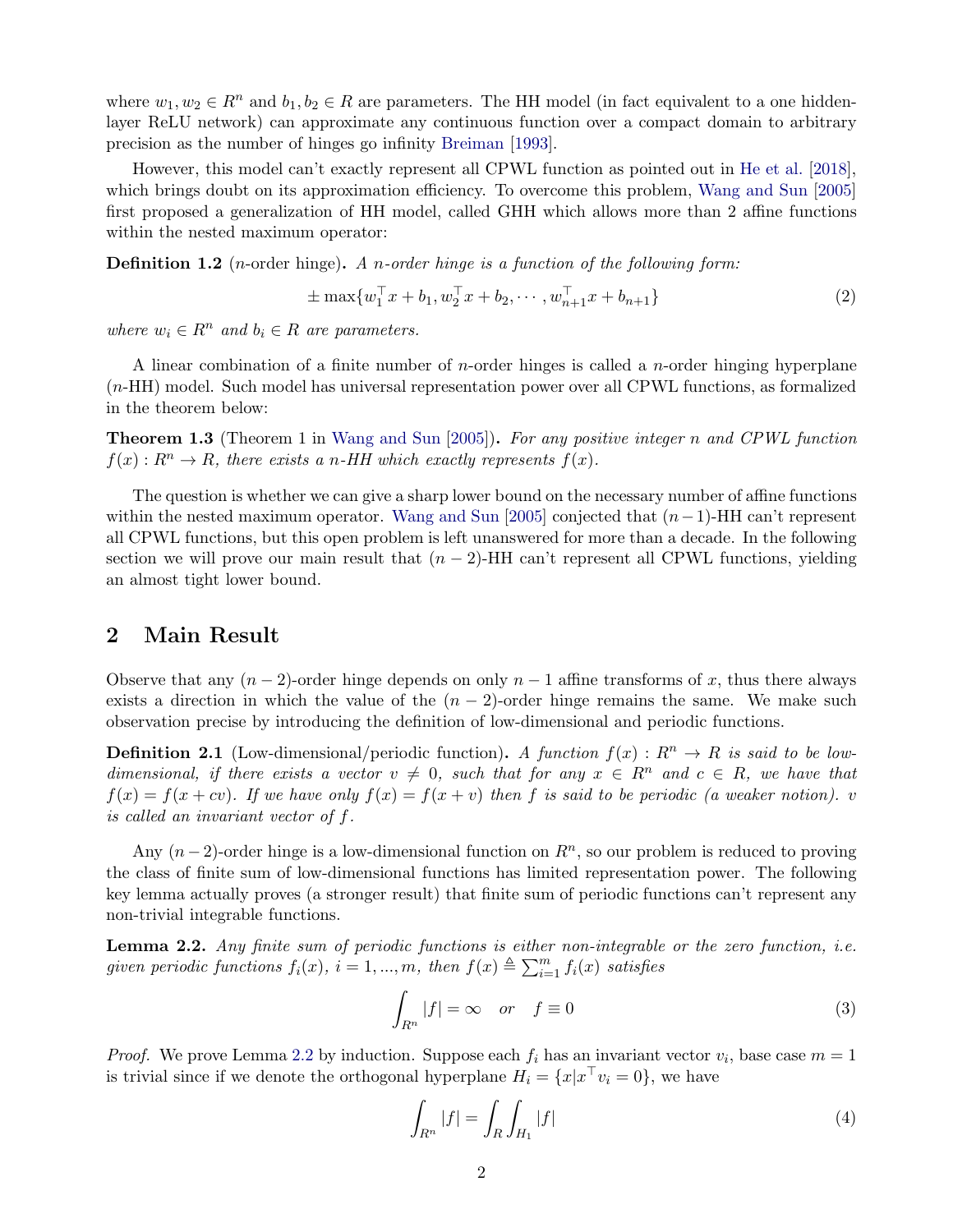thus  $\int_{R^n} |f| < \infty$  if and only if  $\int_H |f| = 0$ . Assume  $f = \sum_{i=1}^m f_i$  is integrable, then  $g(x) \triangleq f(x+v_m)$  $f(x)$  is also integrable. We make the following decomposition of q:

$$
g(x) = \sum_{i=1}^{m} f_i(x + v_m) - f_i(x) = \sum_{i=1}^{m-1} f_i(x + v_m) - f_i(x)
$$
\n(5)

where each  $f_i(x + v_m) - f_i(x)$  is periodic (with invariant vector  $v_i$ ) as well. By induction we have  $g \equiv 0$  and f is also a periodic function (with invariant vector  $v_m$ ). Using the base case on f again concludes our proof.  $\Box$ 

Our main result is a direct corollary of Lemma [2.2,](#page-1-0) as stated below:

<span id="page-2-0"></span>**Theorem 2.3.** For any positive integer  $n \geq 2$ , there exists a CPWL function  $g(x): R^n \to R$ , such that no  $(n-2)$ -HH can exactly represent  $g(x)$ .

*Proof.* Let  $g(x) \triangleq \max\{0, 1 - ||x||_{\infty}\}$ . It's straightfoward to check that  $g(x)$  is a CPWL function with at most  $2^{n+1}$  affine polyhedral regions, and meanwhile is an integrable function with positive integral. As any  $(n-2)$ -HH can be written as a finite sum of low-dimensional functions, it can't represent  $g(x)$ by Lemma [2.2.](#page-1-0)  $\Box$ 

Theorem [2.3](#page-2-0) implies that in order to achieve universal representation power over all CPWL functions, a  $(n-1)$ -HH model is necessary which provides an almost tight lower bound corresponding to the upper bound in Theorem [1.3.](#page-1-1)

#### 3 Implications on Universal Approximation of ANNs

Traditional universal approximation theorems of artifical neural networks (ANN) [Cybenko](#page-3-4) [\[1989](#page-3-4)], [Hornik et al.](#page-3-5) [\[1989\]](#page-3-5), [Barron](#page-3-6) [\[1994\]](#page-3-6) typically states that an ANN with one hidden layer and unbounded width can approximate any measurable function with arbitrary precision on a compact set. Our result demonstrates that the compact set assumption is indeed necessary for ANNs with traditional activation (composition of an affine transform and a fixed univariate function  $\sigma$ ):

<span id="page-2-1"></span>**Corollary 3.1.** Given an integrable function f on  $\mathbb{R}^n$  ( $n \geq 2$ ), for any one-hidden-layer neural network g with traditional activation  $\sigma(w^{\top}x+b)$ , we have that

$$
\int_{R^n} |f - g| = \infty \quad or \quad \int_{R^n} |f - g| = \int_{R^n} |f| \tag{6}
$$

*Proof.* Any unit  $\sigma(w^{\top}x + b)$  is obviously a low-dimensional function when  $n \geq 2$ , thus by Lemma [2.2](#page-1-0) we finish our proof.  $\Box$ 

Corollary [3.1](#page-2-1) reveals a fundamental gap of representation power between one-hidden layer neural networks and deeper ones, as Theorem [1.3](#page-1-1) indicates a neural network with  $\lceil log_2(n+1) \rceil$  hidden layers can represent any CPWL function [He et al.](#page-3-3) [\[2018\]](#page-3-3), showing the benefits of depth in universal approximation [Lu et al.](#page-3-7) [\[2017](#page-3-7)].